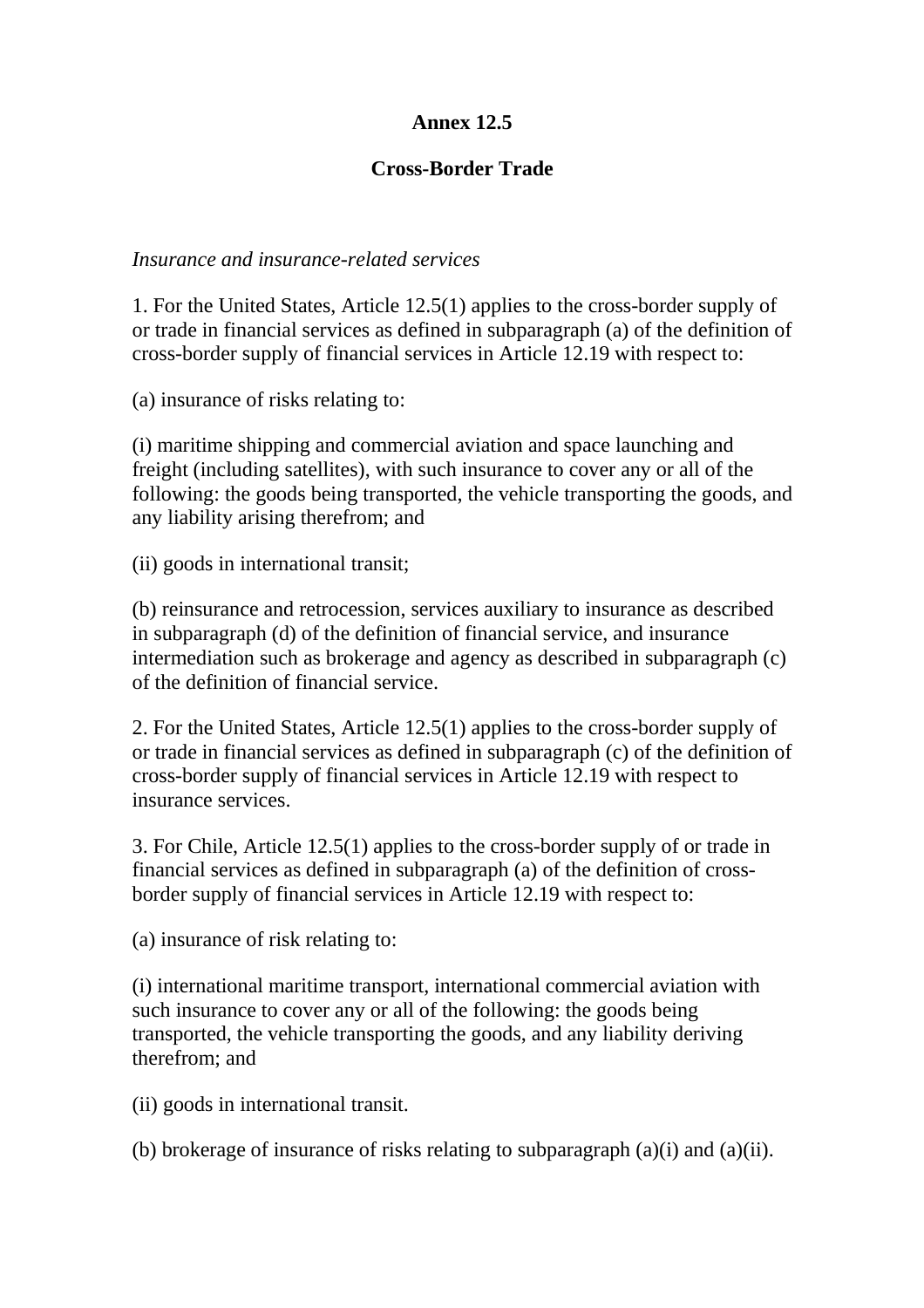(c) reinsurance and retrocession; reinsurance brokerage; and consultancy, actuarial, and risk assessment.

4. Chile's commitments regarding sale and brokerage of insurance for international maritime transport, international commercial aviation, and goods in international transit shall apply one year after the entry into force of this Agreement or when Chile has made and implemented the necessary amendments to its pertinent legislation, whichever occurs first.

## *Banking and other financial services (excluding insurance)*

5. For the United States, Article 12.5(1) applies with respect to the provision and transfer of financial information and financial data processing as described in subparagraph (o) of the definition of financial service and advisory and other auxiliary financial services, excluding intermediation, relating to banking and other financial services as described in subparagraph (p) of the definition of financial service.

6. For Chile, Article 12.5(1) applies with respect to:

(a) provision and transfer of financial information as described in subparagraph (o) of the definition of financial service.

(b) financial data processing as described in subparagraph (o) of the definition of financial service, subject to prior authorization from the relevant regulator, as required.<sup>5</sup>

(c) advisory and other auxiliary financial services, excluding intermediation and credit reference and analysis, relating to banking and other financial services as described in subparagraph (p) of the definition of financial service.

Notwithstanding subparagraph (c), in the event that after the date of entry into force of this Agreement Chile allows credit reference and analysis to be supplied by cross-border financial service suppliers, it shall accord national treatment (as specified in Article 12.2(3)) to cross-border financial service suppliers of the United States. Nothing in this commitment shall be construed to prevent Chile from subsequently restricting or prohibiting the supply of credit reference and analysis services by cross-border financial service suppliers.

7. It is understood that a Party's commitments on cross-border investment advisory services shall not, in and of themselves, be construed to require the Party to permit the public offering of securities (as defined under its relevant law) in the territory of the Party by cross-border suppliers of the other Party who supply or seek to supply such investment advisory services. A Party may